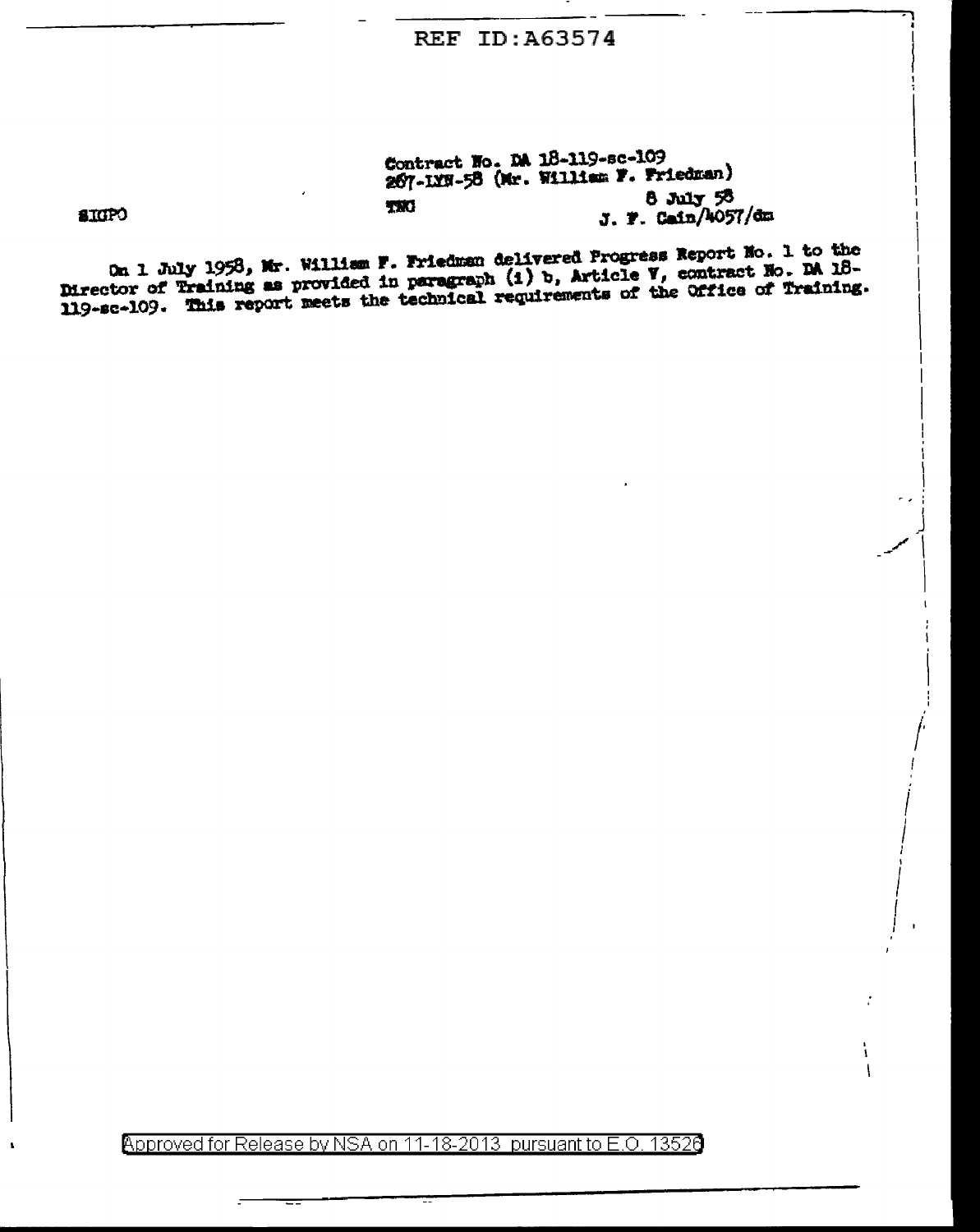

#### WILLIAM F. FRIEDMAN

 $\bullet$ 

310 SECOND ST., SE

 $\epsilon$ 

WASHINGTON 3, D. G.

1 July 1958

e

Director National Security Agency Fort George G. Meade, Maryland Attention: Director of Training

Sir:

Reference is made to Contract No. DA18-119-sc-109, 267-LYN-58, entered into as of l. May 1958 by and between the United States of America and the undersigned. In accordance with provisions of Article I, paragraph d, of said contract, I submit herewith, in Inclosure 1, the first of the six bi-monthly Progress Reports outlining progress of the work on the items called for by said contract.

Very truly yours,

WILLIAM F. FRIEDMAN

Incl.: a/s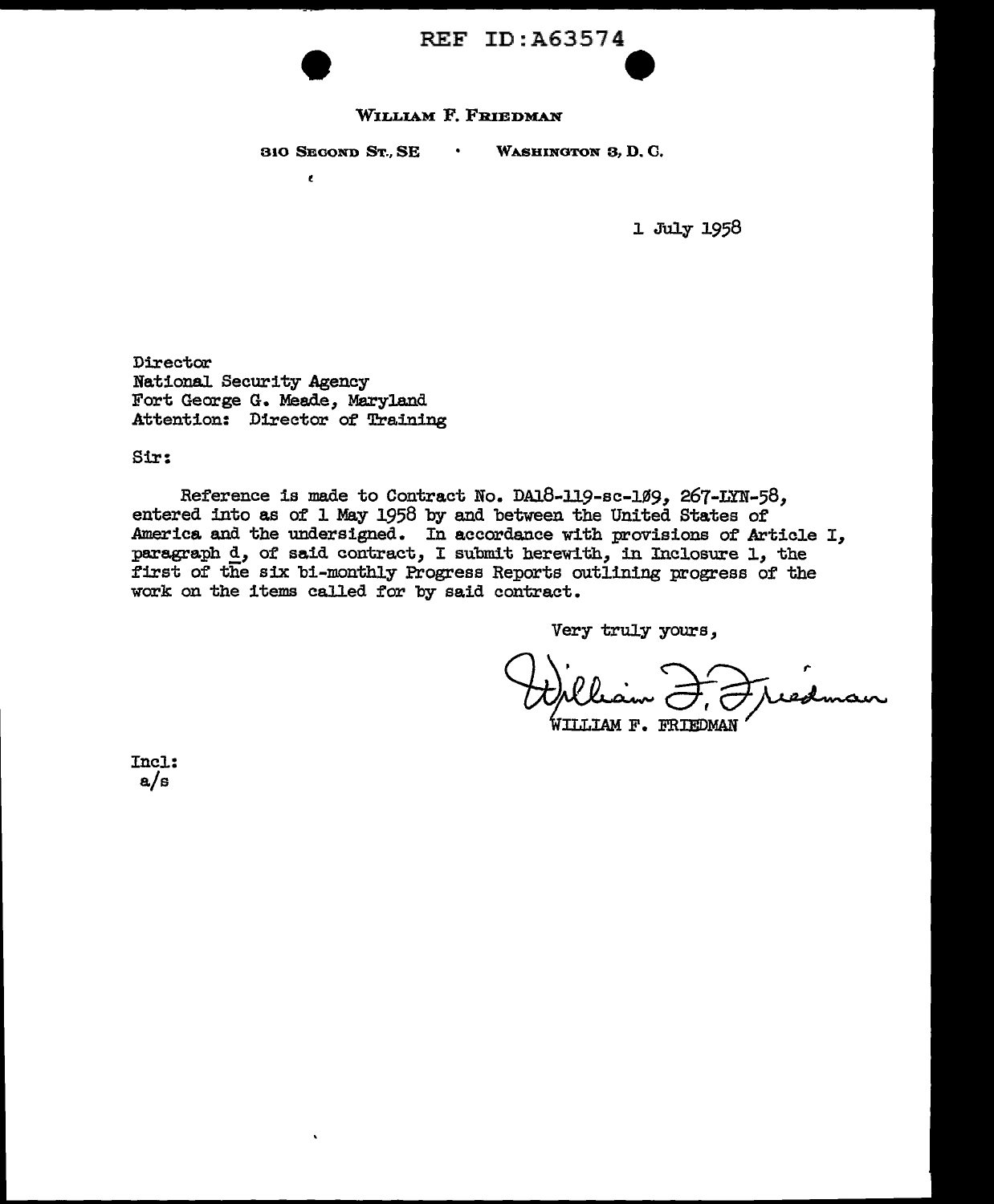$\begin{array}{ccc} \texttt{REF ID: A63574} \end{array}$ 

1 July 1958

## 1. Progress on Project 1 of Article I, Paragraph a(1) of the contract.

a. The item called for under this project is a manuscript of the text for a series of six  $(6)$  lessons containing unclassified data designed for the technical orientation of new NSA employees. However, after discussion with various high-level employees of NSA, it appears that the material and information to be included in this manuscript could also well be used with benefit, as collateral reading, by many NSA employees who, although now properly regarded as skilled specialists in their respective fields by virtue of their several or many years' practical experience, have never had the time or opportunity to glean by diligent research something about the history of the invention and development of cryptology. For it is a fact worth mentioning in this connection--but it is not a strange one--that there is in existence no adequate and authentic history of cryptology in any language. Such history as can be found scattered here and there in cryptologic literature is usually in foreign languages, is scanty, often erroneous, and gives evidence of having been prepared either by amateurs or by "literary hacks". That is why learning something about the history of cryptology is, for the beginner or even tbe experienced :professional. cryptologist, a job not many have the time or the willingness to undertake. Therefore, the manuscript of this text will not address itself strictly or only to beginners in the cryptological profession or practice of cryptology; it will be designed to be useful as well to the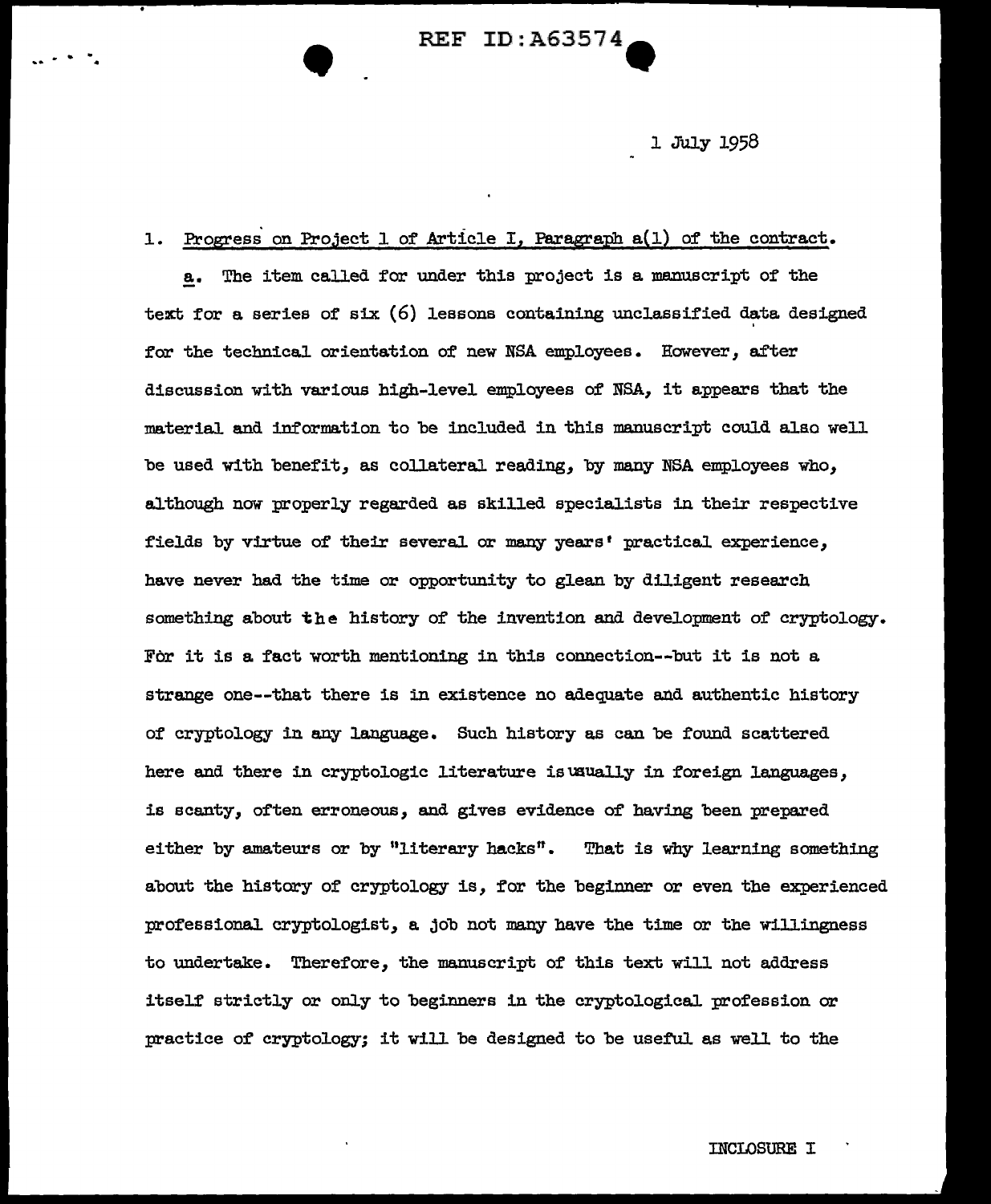advanced students and skilled technicians mentioned above. Even when completed, however, the manuscript called for under Project 1 will constitute merely a broad outline of the history of cryptology; a definitive history will require much more space and time than is contemplated under the present project. Moreover, much research would be necessary to turn up the undoubtedly large number of cryptologic secrets which still remain hidden in the great libraries of Europe or have been so carefully buried, for security reasons, in the archives of the important governments of the world. A definitive history of this sort deserves, but will have to await, the attention of the slow, methodical and discerning scholarship of some future professional cryptologist who may be fascinated by the history and development of the science and art which lies at the foundation of his profession and may find the time and opportunity to embark upon the laborious but interesting job that would be involved.

b. For the purposes of Project l as broadly outlined above, a large amount of material has already been collected by the Contractor. The thousands of items contained therein are being carefulJ.y scrutinized and sorted. Attempt is being made to separate fact from fiction and where possible, evidence from one source is being weighed against evidence from other sources. But for the most part cryptologic incidents or events of cryptologic, diplomatic, naval, or military importance to be presented under Project  $1$  (except for those which happened long before he lived) will be such as have been experienced, witnessed, or lived through by the Contractor during his long professional life as a cryptologist. This

-2-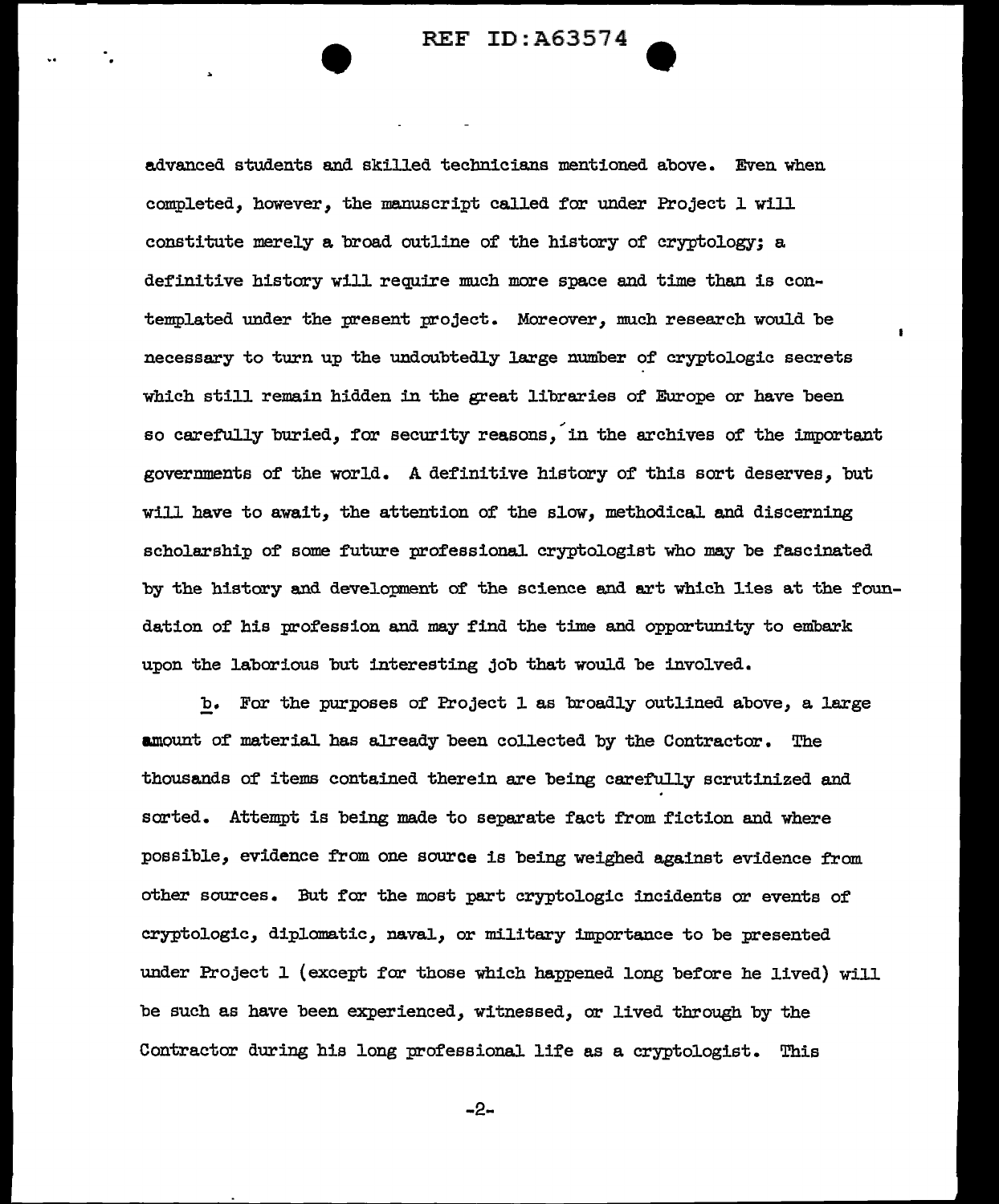separation of fact from fiction may be exemplified in the sort of research which wouJ.d be or is involved in trying to f'ind answers to such an interesting question as this: Who or what cryptologic agency really discovered and applied the principles underlying the use of polyalphabetic cipher systems? Who or what agency really discovered and applied the principles underlying the solution of such systems'? When was transposition first used? Who was first to combine substitution and transposition? Then there are many minor but also interesting questions such as these: What was the nature of' the writing which an unseen hand inscribed on the wall of Belshazzar's banquet hall while that monarch was feasting? Why could not the Chaldean wise men and Babylonian soothsayers read it? Was it a cryptogram? How did Daniel solve the message it contained'l Why does the Bible make the text of the writing in the first statement of it read "MENE, MENE, TEKEL, UPHARSIM" and in its second statement of it read "MENE. MENE. TEKEL, PERES"? Are the two words "UPHARSIM" and "PERES" variants in the sense of that word as used in cryptologic terminology, or in the sense of that word when we refer to "synonyms?" Of course, questions of this sort are not of any practical importance in modern cryptology; but to the professional cryptologist who delights in delving into the past and in musing along the byways as well as the highways of his science, questions such as these are not merely of academic or simply passing interest. They are of absorbing interest--or shouJ.d be.

c. Again, take these questions: Which came first--"plain-text" writing,, or "secret" writing'l Should the cryptologist concern himself at all with the history and development of the alphabet? Or of writing of any kind, such as ideographic, pictographic and the like? What interest does

-3-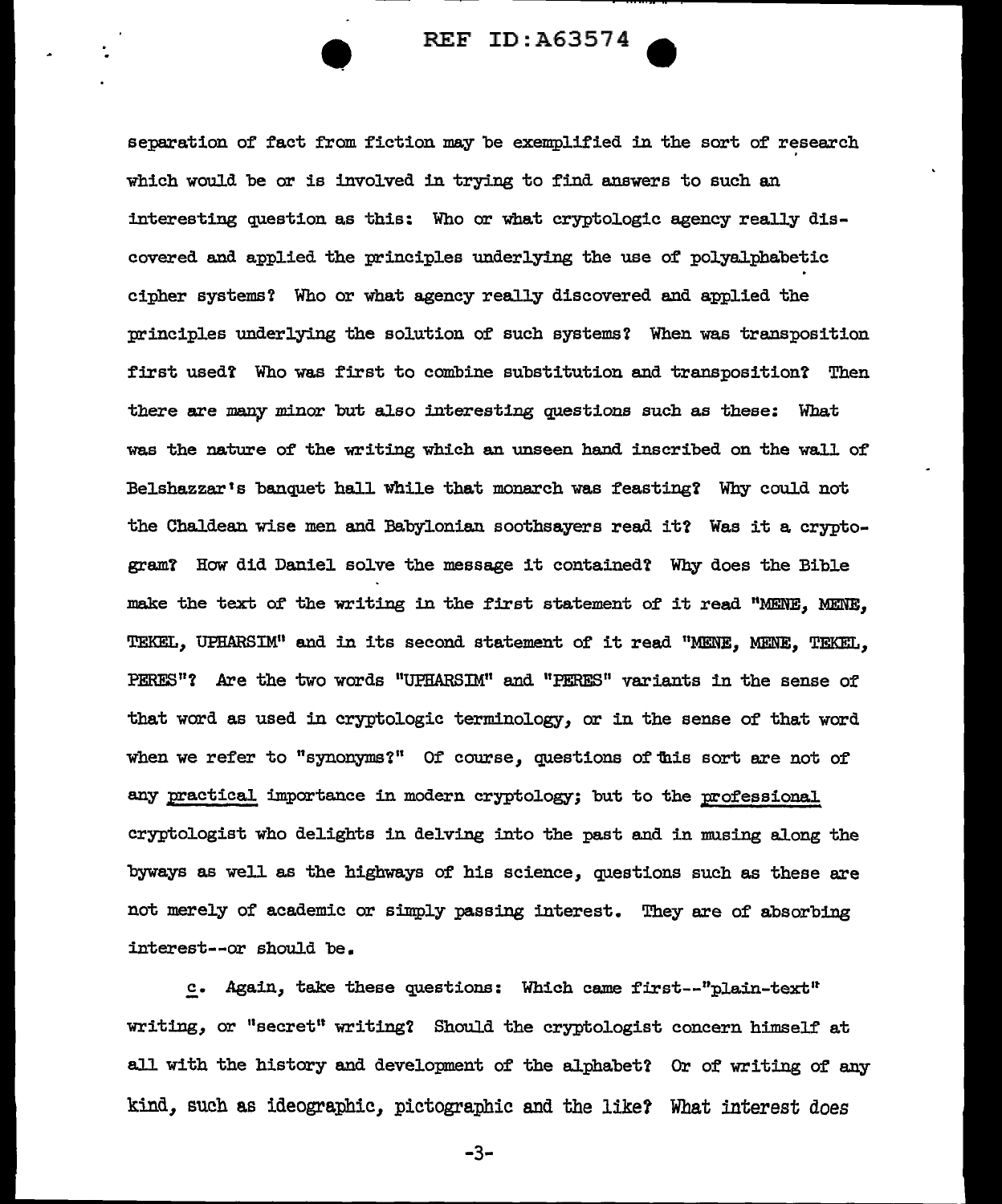signalling in general and secret signalling in particular have for the cryptologist? Should he concern himself only with cryptography. i.e., secret writing; or, if he considers the many different modes of transmitting thoughts and information of various sorts, should he look into all forms of communication and. more specifically, secret communication-even those long ago outmoded? To review outmoded ideas and take a new look at them in the light of new techniques and of means not dreamt of when those ideas were first generated is frequently a not unprofitable procedure. Modern information theory and modern electronic digital computers, for example, make use of a "biliteral alphabet" first proposed. invented, or described by Francis Bacon. When put in this way it becomes clear that the professional cryptologist must or should concern himself with the old things as well as the new ones, and with all forms of secret communication, and not merel.y with secret writing, for are not ciphony and cifax currently in use and do they not now present problems of great interest and complexity? They are, strictly speaking, not forms of secret writing or cryptography. And then there is civision--and possibly telepathic communication--should these be included in the sphere of cognizance of the professional cryptologist?

d. It will seem, therefore, that even the gathering of the raw material for Project 1 involves a lengthy, painstaking and absorbing process. The sifting and digesting of the bits and pieces and their assimilation and condensation to make a well-rounded and interesting introduction to the cryptologic historical orientation of the professional

-4-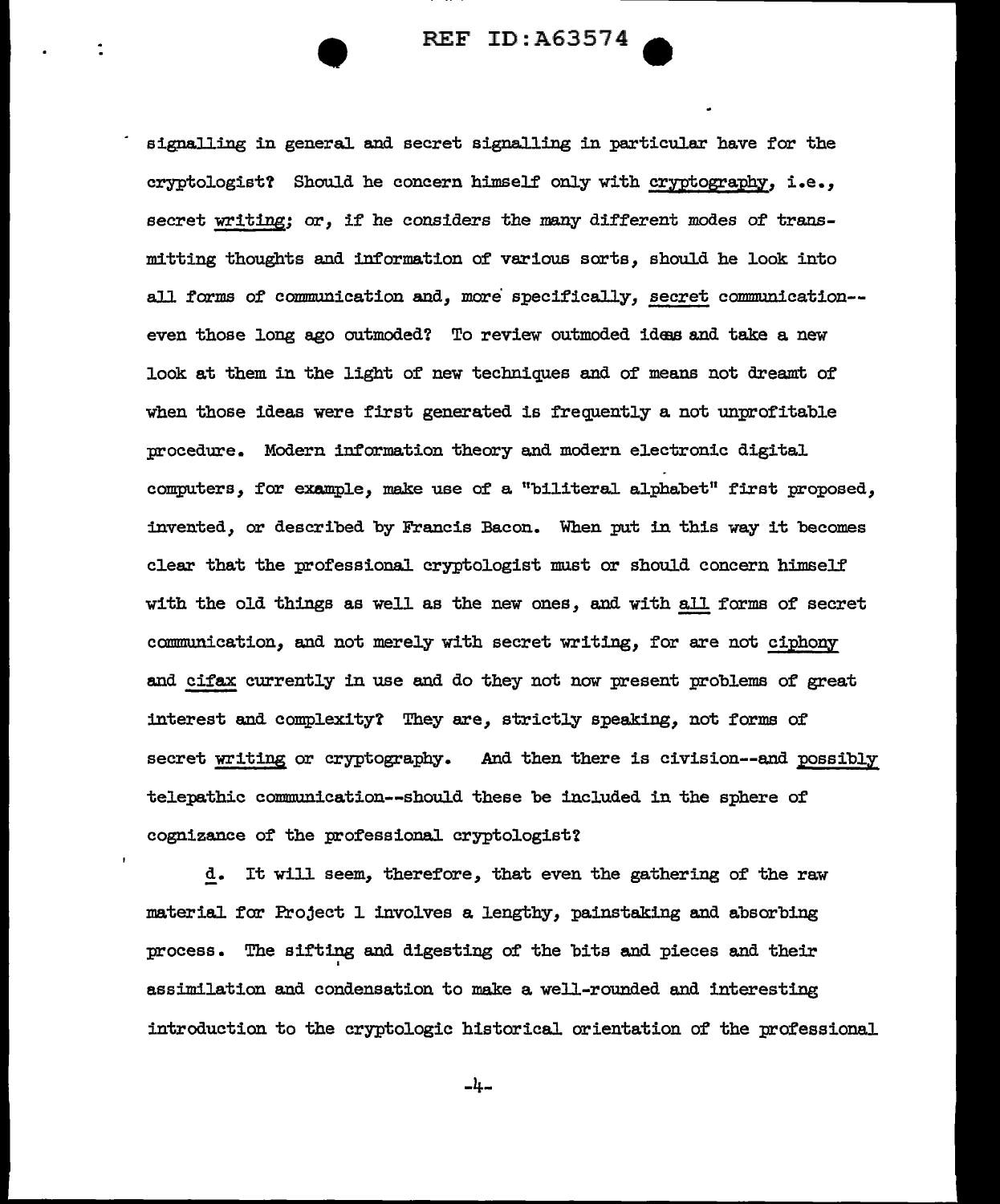and would-be professiona1 cryptologist represents an interesting and worthwhile problem. A good start has been made on this part of the Contract by this time. In the Contractor's personal collection of items of cryptologic interest are thousands of bits and pieces, including books, periodicals, articles in scientific and popular journals, newspapers-and even cartoons and "comics" in which cryptograms play a role and which should not be discarded as childish, for they serve as mirrors reflecting the average person's absorption or interest in the subject of cryptography even today. There are, too, thousands of photographs, reproductions in the form of photostats, photocopies and the like, to be examined for points of cryptologic interest, to enliven the text and what is to come after it- the recorded lectures. In short, there is no paucity of authentic, semiauthentic, and downright erroneous material to be studied; there is indeed a plethora, so that perhaps the problem will be to decide what to omit, or "treat sketchily, rather than what to include or to treat in detail. For instance, a single episode of great importance in the history of cryptology, diplomacy and warfare--that involving the famous "Zimmermann Telegram" of World War I--well deserves lengthy treatment and a text all by itself, with two or three full-period lectures to accompany it. There are similar fateful cryptologic episodes of World War II awaiting similar detailed treatment because they are of absorbing interest and of great technologic value to the cryptologist.

-5-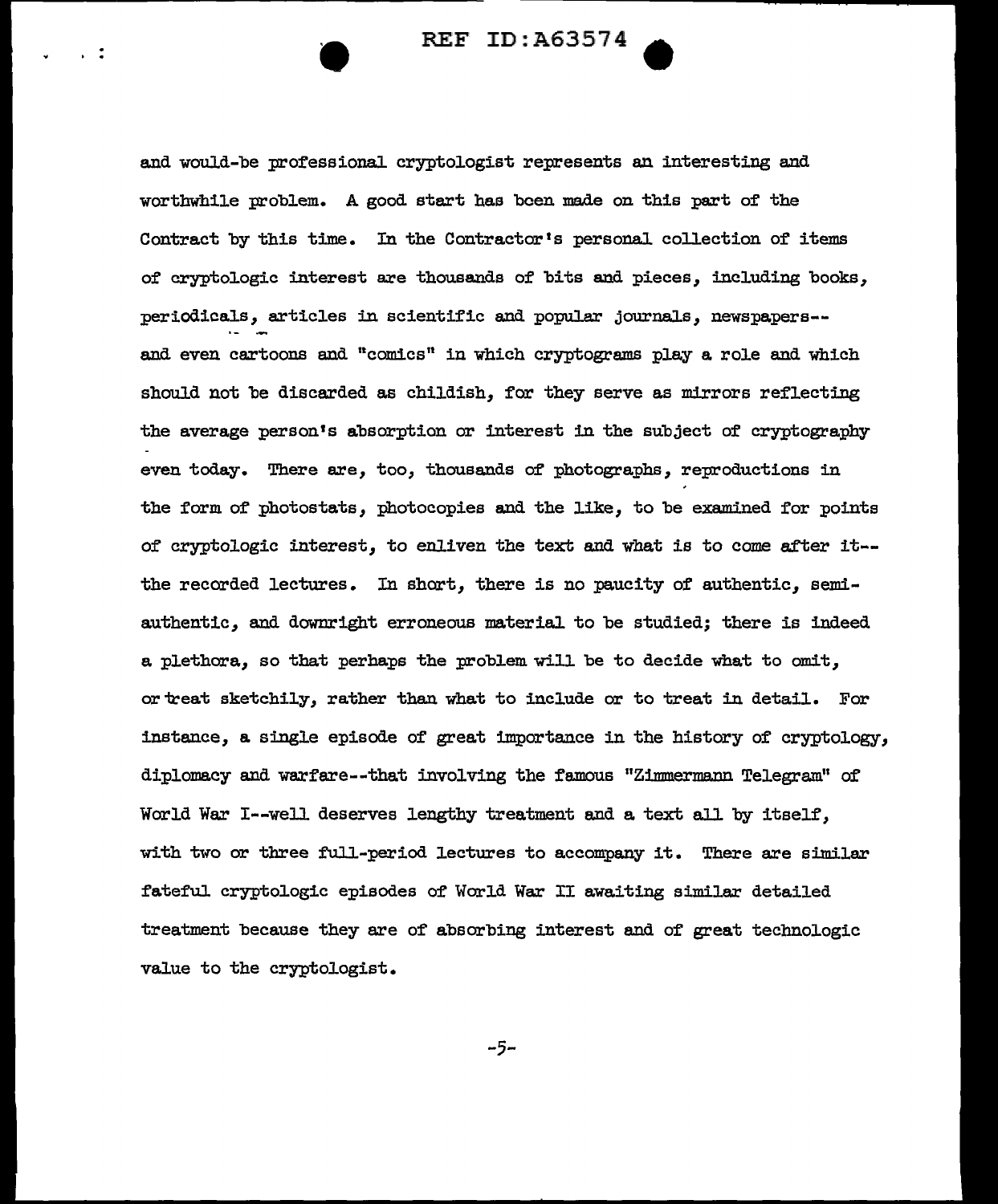•

 $\sqrt{2}$ 

2. Progress on Projects 2, 3, and  $4$  of Article I, paragraphs  $(a)(2)$ ,  $(a)(3)$ , and (a) (4) of the contract.

a. The contractor has already amassed a large file of photographic negatives and prints from which selections will be made to accompany the manuscript called for under Project 1, and which will serve as illustrative material for the data contained in the manuscript of Project 1. But many more photographs remain to be produced from material of more recent vintage, say from the period 1940 or thereabouts to the present date. Much of the basic raw material to be photographed has already been assembled; the portions to be photographed are still to be sought out and delineated for photographic processing.

b. For Project 3, the set of lantern slides for use in connection with a. series of six lectures which shall be based upon and coordinated with the material called for under Project 1, the Contractor has already assembled a large collection of slides from which selections are to be made. But more slides will be necessary, depending upon what material is finally selected for Project 2.

c. Finally, on Project  $4$ , the preparation of a voice recording of the material contained in the six lectures to be prepared for use in connection with the materials called for under Projects 1, 2, and 3, nothing has yet been done in the way of actual recording, of course; but a rough outline of text to be recorded, made in the form of notes on cards is well under way. From these cards a manuscript will be prepared, and then, in preparation for final recording, there will have to be some practice recording for primary editing and revision.

-6-